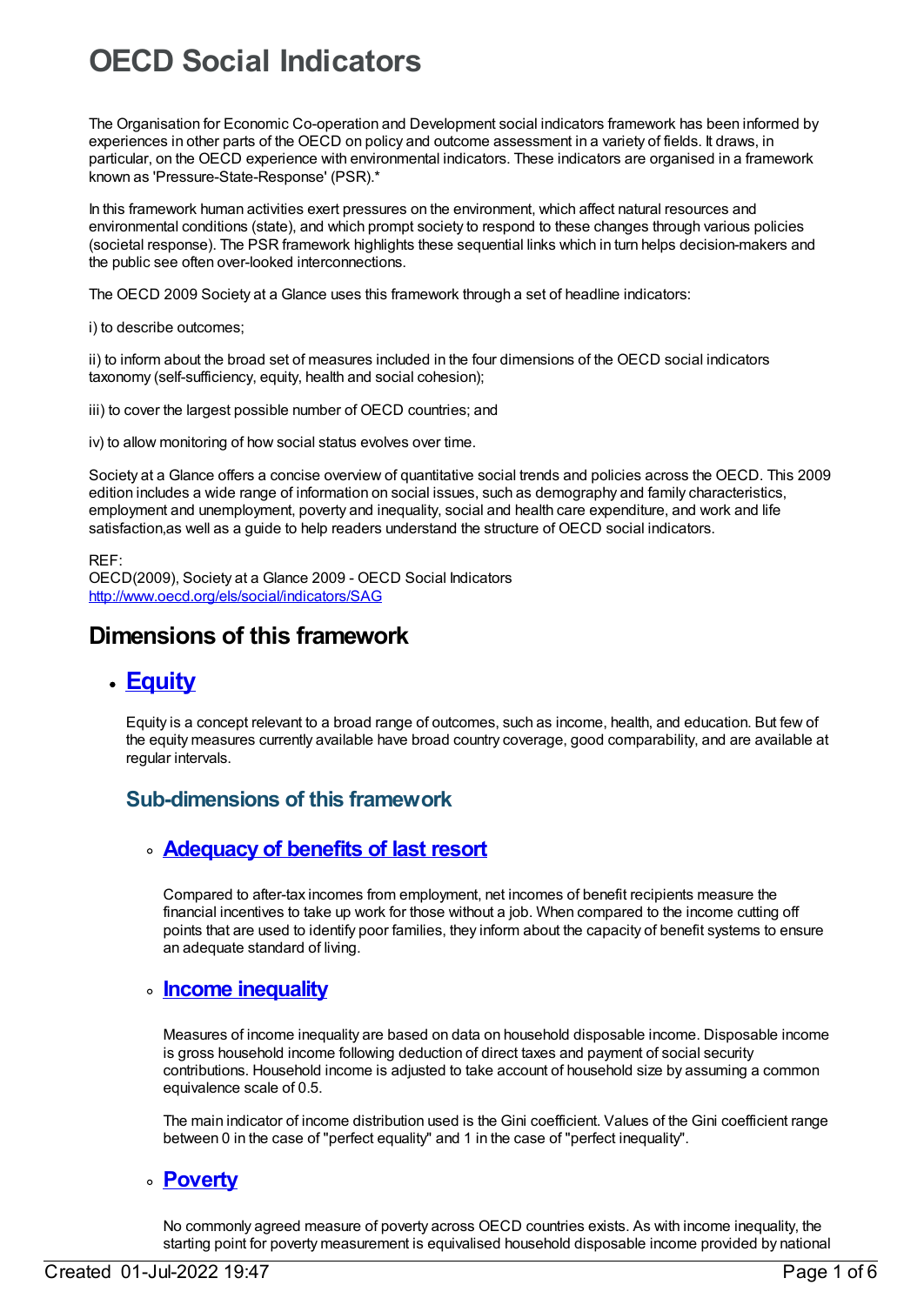consultants. People are classified as poor when their equivalised household disposable income is less than half of the median prevailing in each country. The use of a relative income-threshold means that richer countries have higher poverty thresholds than poor countries.

Poverty is considered in terms of poverty rate and poverty gap. The poverty rate is a headcount of how many people fall below the poverty line. The poverty gap measures the extent to which the income of the poor falls below the poverty line.

### **[Poverty](https://meteor.aihw.gov.au/content/392688) among children**

Children are defined as poor when they live in households whose equivalised household disposable income is less than half of the median in a given country. Children, defined as all those aged under 18, are considered as sharing the income earned by other household members. The basic indicator of child poverty is poverty rate, measured as the share of children with an equivalised income of less than 50% of the median.

# **Public social [spending](https://meteor.aihw.gov.au/content/392687)**

A wide range of people and social institutions provide social support to those in need through a variety of means. Much of this support takes the form of social expenditure, which comprises both financial support and "in-kind" provision of goods and services. To be included in social spending, benefits have to address one or more contingences, such as low-income, old-age, unemployment and disability. The indicator of social spending used for cross-country comparisons is public spending as a share of Net National Income (NNI).

# **Total social [spending](https://meteor.aihw.gov.au/content/392686)**

A comprehensive account of the total amount of resources that each OECD country devotes to social support has to account both public and private social expenditure, and the extent to which the tax system affects the effective amount of support provided.

To capture the effect of the tax system on gross, before tax social expenditures, account should be taken of the government claw back though the direct taxation of benefit-income and the indirect taxation of goods and services consumed by benefit recipients. Moreover, governments can pursue social goals via tax breaks for social purposes, which tends to make total social spending in excess of gross spending.

From a social perspective of society, net after tax social expenditure, form both public and private sources, gives a better indication of the resources committed to social goals.

# **[Health](https://meteor.aihw.gov.au/content/392676)**

The links between social and health conditions are strong. Indeed, growth in living standards and education, accompanied by better access to health care and continuing progress in medical technology, has contributed to significant improvements in health status, as measured by life expectancy. Equally important and supplementary to measures of life expectancy are people's self-assessed perceptions of their state of health. The two main dimensions of health status are mortality and morbidity.

# **Sub-dimensions of this framework**

# **Health care [expenditure](https://meteor.aihw.gov.au/content/392684)**

Total health expenditure measures the final consumption of health goods and services plus capital investment in health care infrastructure. It includes both public and private spending on personal health care, and collective health service (public health and prevention programmes and administration). It excludes health-related expenditures such as training, research and environmental health.

To compare health care expenditure across countries and time, health expenditure per capita is deflated by a national price index and converted to US dollars using purchasing power parity (PPP) exchange rates.

#### **[Height](https://meteor.aihw.gov.au/content/392683)**

The height data focuses on people aged 20 to 49 years old. Below age 20 height growth may still occur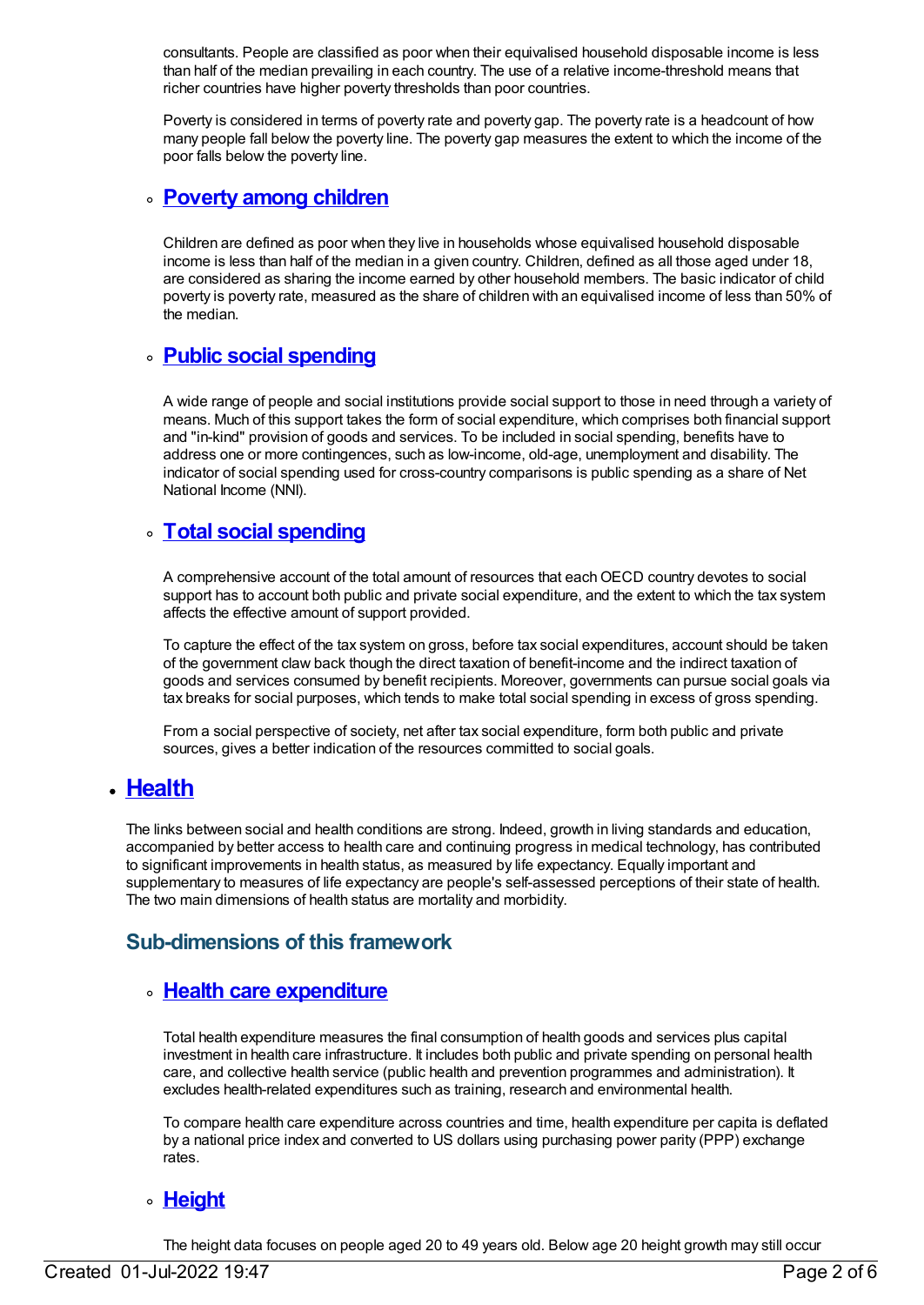and above 50 people start physically shrinking. Measured height is preferred self-reported height as evidence suggests that respondents tend to overestimate their own stature. The self-reporting bias varies according to age, sex, education, mode of interview, and purpose of the survey.

# **Infant [health](https://meteor.aihw.gov.au/content/392682)**

The World Health Organisation (WHO) defines low birth weight as a birth weight below 2,500 grams, irrespective of gestational age. This cut-off is based on epidemiological observations about the increased risk of death of infant. The number of low birth weight is then expressed as a percentage of total live births. The majority of the data comes from birth registers. However, data for the Netherlands and Turkey comes from a national health interview survey.

The infant mortality rate is the annual number of deaths of children under on year of age per 1,000 live births.

# **Life [expectancy](https://meteor.aihw.gov.au/content/392681)**

Life expectancy is the most general and best known measure of the health status of the population. It is defined as the average number of years that a person could expect to live if the person experienced the age-specific mortality rates in a given country in a particular year. Each country calculates its life expectancy according to somewhat varying methodologies. These methodological differences can affect the comparability of reported estimates.

#### **[Long-term](https://meteor.aihw.gov.au/content/392680) care recipients**

Long-term care recipients are those receiving formal paid care for an extended period of time due to issues of functional physical or cognitive capacity. Recipients are dependent on help with activities such as bathing, dressing, eating, getting into and out of bed or chair, moving around and using the bathroom. Help is frequently provided in combination with basic medical services. Long-term care can be received in an institution or at home. The international data comparability is limited.

#### **[Mental](https://meteor.aihw.gov.au/content/392679) health**

As part of the WHO World Mental Health Survey Initiative (WMHSI), tenOECD countries conducted large-scale epidemiological surveys between 2002 and 2005. These countries used Composite International Diagnostic Instrument (CIDI) to measure the occurrence of various types of disorders, their nature and intensity, and the treatment provided.

Disorders considered in the surveys include anxiety disorders, mood disorders, disorders linked to impulse control, and disorders due to use of alcohol and drugs. All disorders are classified as serious, moderate, or mild.

The WMHSI data cover all people aged 18 and over. However, the age limit is 16 years in New Zealand, 20 years in Japan and 18-65 years in Mexico. Sample sizes range between 2,000 and 13,000. Response rates vary between 50% and 80%.

#### **[Obesity](https://meteor.aihw.gov.au/content/392678)**

The most frequently used measure of being over-weight or obese is based on the body mass index (BMI). The BMI is defined as weight/ heighy2 (with weight in kilograms and height in metres). Adults with a BMI between 25 and 30 are defined as overweight and those with a BMI over 30 as obese. This classification may not be suitable for all ethnic groups and adult thresholds are not suitable for children.

For most countries, estimates of overweight and obesity rates are based on self-reports of height and weigh from health interview surveys.

#### **[Perceived](https://meteor.aihw.gov.au/content/392677) health status**

Most OECD countries conduct regular health interview surveys asking questions such as "How is your health in general? Very good, good, fair, poor, very poor". Despite the general subjective nature of this question, indicators of perceived health status have been found to be a good predictor of future health care use and mortality.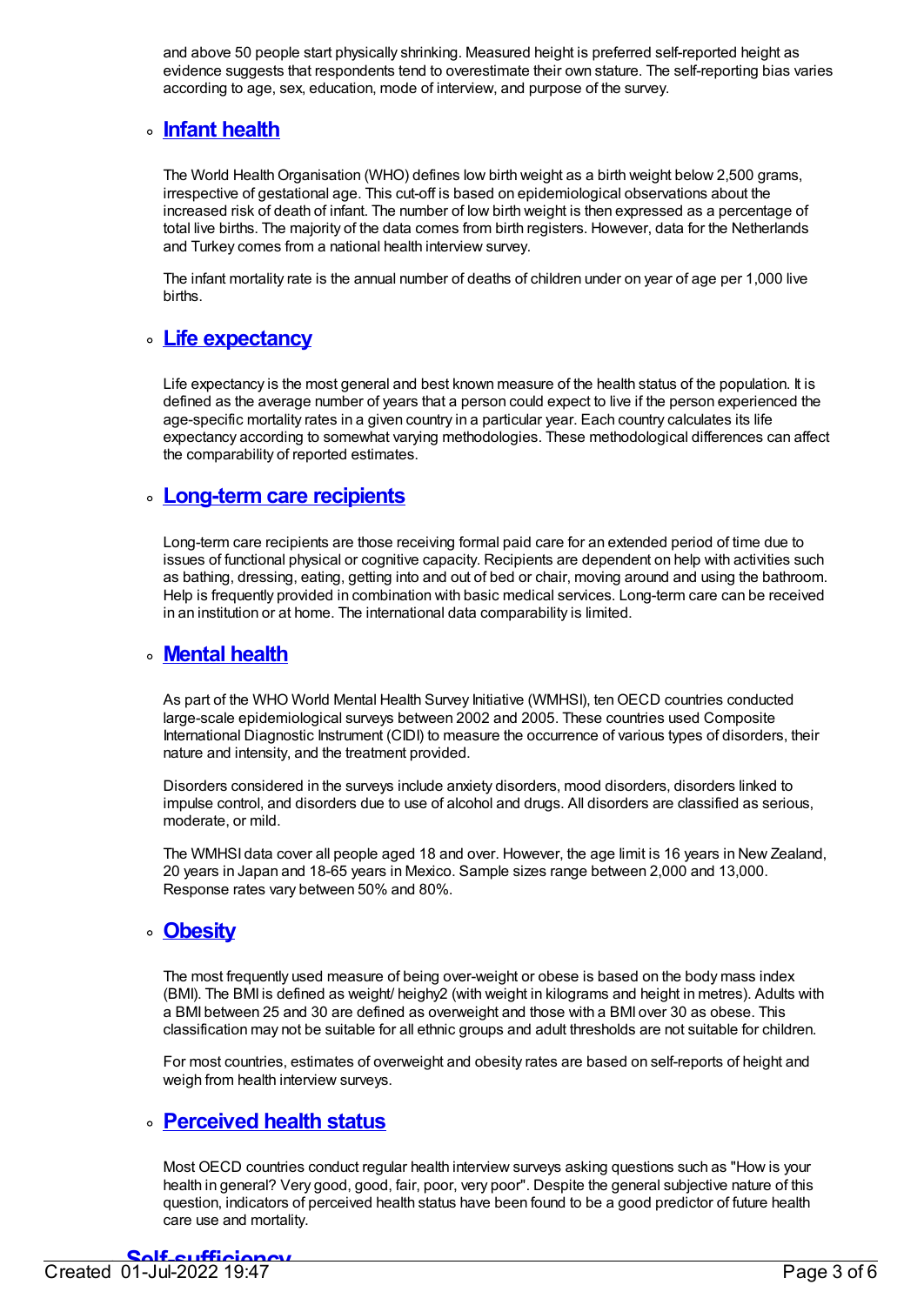#### **Self-sufficiency**

People's self-sufficiency mainly depends on access to jobs and on their skills. With respect to work, a suitable indicator of labour market outcomes is the employment rate for the working-age population. This indicator, based on comparable labour force survey definitions, is available yearly for all OECD countries. Relative to other measures of labour market slack like unemployment rates, the employment rate is less affected by people's decisions to withdraw from the labour market when job prospects are poor.

# **Sub-dimensions of this framework**

## **Age of [labour](https://meteor.aihw.gov.au/content/392675) force exit**

Retirement is associated with cessation of work and receipt of a pension. Actual retirement ages are difficult to measure directly without internationally comparable longitudinal data, so international comparisons must rely on indirect measures from cross-sectional data. Indirect measures regard persons above a specified age as "retired" if they are not in the labour force at the time of a survey.

#### **[Childcare](https://meteor.aihw.gov.au/content/392674)**

Childcare enrolment rates for children aged 0-2 years include enrolment in formal arrangements such as childcare centres, registered child minders, as well as care provided by someone who is not a family member. Enrolment rates for children aged 3-5 years refer to those enrolled in formal pre-school services, and in some countries for children aged 4-5 years in primary schools.

## **[Employment](https://meteor.aihw.gov.au/content/392673)**

A person is employed if working for pay, profit or family gain for at least one hour per week, even if temporarily absent from work because of illness, holidays or industrial disputes. The data from labour force surveys of OECD countries rely on this definition during a survey reference week. The basic indicator for employment is the proportion of the working-age population aged 15-64 who are employed.

#### **Not in [employment,](https://meteor.aihw.gov.au/content/392672) education or training**

This indicator records those aged 15-19 years not in education,employment or training as a proportion of the population of the same age group . Education includes part-time and full-time education and excludes non-formal and very short duration education.

#### **Spending on [education](https://meteor.aihw.gov.au/content/392671)**

Spending on education as a proportion of net national income (NNI) gives a measure of how much money is invested in human capital (it excludes consideration of parental time inputs or on-the-job learning or training) relative to the total flow of monetary resources available to the society. This indicator measures both public and private expenditure on educational institutions (including public subsidies) and family spending in so far as it translates into payments to educational institutions.

#### **Student [performance](https://meteor.aihw.gov.au/content/392670)**

Student performance can be assessed through results form the OECD Programme for International Student Assessment (PISA). PISA is the most comprehensive international effort to measure the skills of students towards the end of the period of compulsory education.

#### **[Unemployment](https://meteor.aihw.gov.au/content/392668)**

The unemployment rate is the ratio of people out of work and actively seeking it to the population of working age (15-64 years old) either in work or actively seeking it. The data are gathered through labour force surveys of OECD member countries.

# **Social [cohesion](https://meteor.aihw.gov.au/content/392660)**

Social cohesion has both positive and negative dimensions. On the positive side, it includes people's participation into community life and their attitudes to others. On the negative side, lack of social cohesion may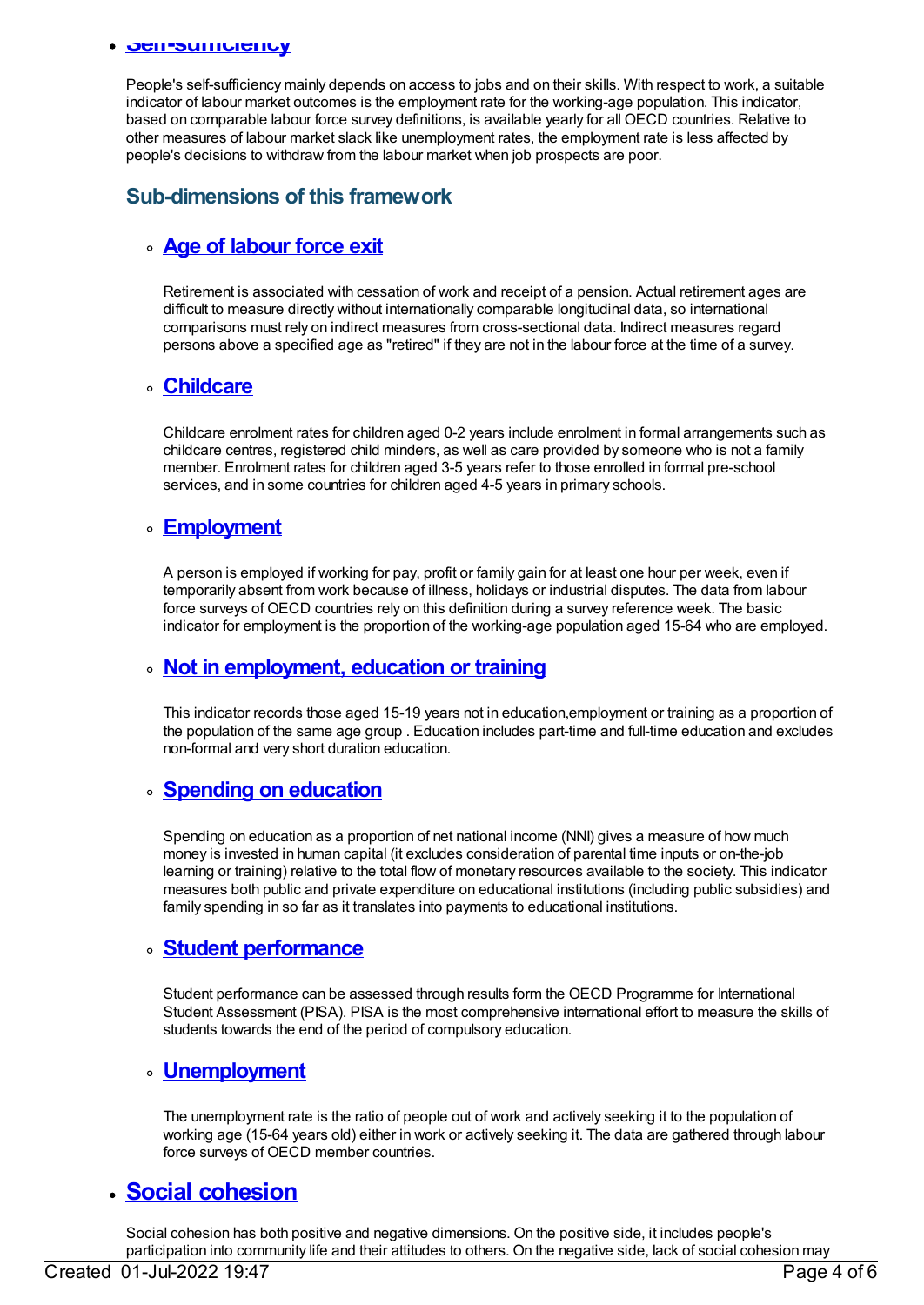# **Sub-dimensions of this framework**

# **[Bullying](https://meteor.aihw.gov.au/content/392666)**

Bullying includes hitting and teasing, as well as more passive forms such as exclusion from conversations and play. Bullying does not include fighting between equally strong children. The broad definition of bullying does not show which forms are most prevalent in which country, or the duration and intensity of bullying.

Data are drawn from school-based samples from the Health Behaviour in School-aged Children Survey. Bullying estimates are calculated using reported rates of bullying and being bullied weighted by sample numbers for 11-, 13- and 15-year-old boys and girls.

# **Crime [victimisation](https://meteor.aihw.gov.au/content/392665)**

Crime comparisons between countries can be made via surveys designed to assess experience with actual criminal victimisation. Crime statistics are based on the 2005 International Crime Victim Survey (ICVS). The ICVS focuses on ten types of "conventional" crimes. Respondents are asked about victimisation by these conventional crimes that they themselves or their households experienced. These crimes cover vehicle-related crimes, burglary, theft of personal property, and contact crimes.

# **Life [satisfaction](https://meteor.aihw.gov.au/content/392664)**

The main indicator of life satisfaction used by the OECD countries is average country score. The indicator is from the Gallup World Poll 2006 that is based on nationally representative samples of people aged 15 years and older. The Gallup World Poll asks respondents to "image an eleven-rung ladder where the bottom (0) represents the worst possible life for you and the top (10) represents the best possible life for you. On which step of the ladder do you personally stand at the present time?". The same questionnaire is used in countries.

# **Risky [behaviour](https://meteor.aihw.gov.au/content/392663)**

Risky behaviour refers to actions undertaken by children which are normally considered adult behaviours and can negatively affect their lives. Levels of risky behaviour in each country show the extent to which children are receiving suitable guardianship or information regarding age appropriate activities.

Risky behaviour indicators include rates and trends of self-reported excessive drinking and regular smoking in early adolescence. As well, risky behaviour includes self-reported rates of early sexual experiences, and non-use of condoms to protect unwanted pregnancy and sexually transmitted diseases. Data for risky behaviour indicators are taken from the Health Behaviour in School-aged Children Survey (HBSC).

# **[Suicides](https://meteor.aihw.gov.au/content/392662)**

Data on suicide rates are based on official registers on causes of death. They are standardised using the OECD population structure of 1980, accounting for changes in the age structure across countries and over time. Suicide rates are expressed in deaths per 100, 000 individuals.

Countries have different procedures for recording suicide as the underlying cause of death, despite the development of the International Statistical Classification of Diseases and Related Health Problems (ICD), and procedures may have changed over time. In addition, suicide may be under-reported because of societal stigma attached to suicide. This socio-cultural norm may vary across countries and over time.

# **Work [satisfaction](https://meteor.aihw.gov.au/content/392661)**

The basic indicator of work satisfaction is the percentage of all employees reporting that they felt "completely", "very" or "fairly" satisfied in their main job. Measures of work satisfaction are taken from Wave III of the International Social Science Programme (ISSP) The survey is addressed to people aged 16 and over working either as an employee or as a self-employed. 21 OECD countries participated in the latest wave of survey. The survey has high and variable rates of non-response between countries and